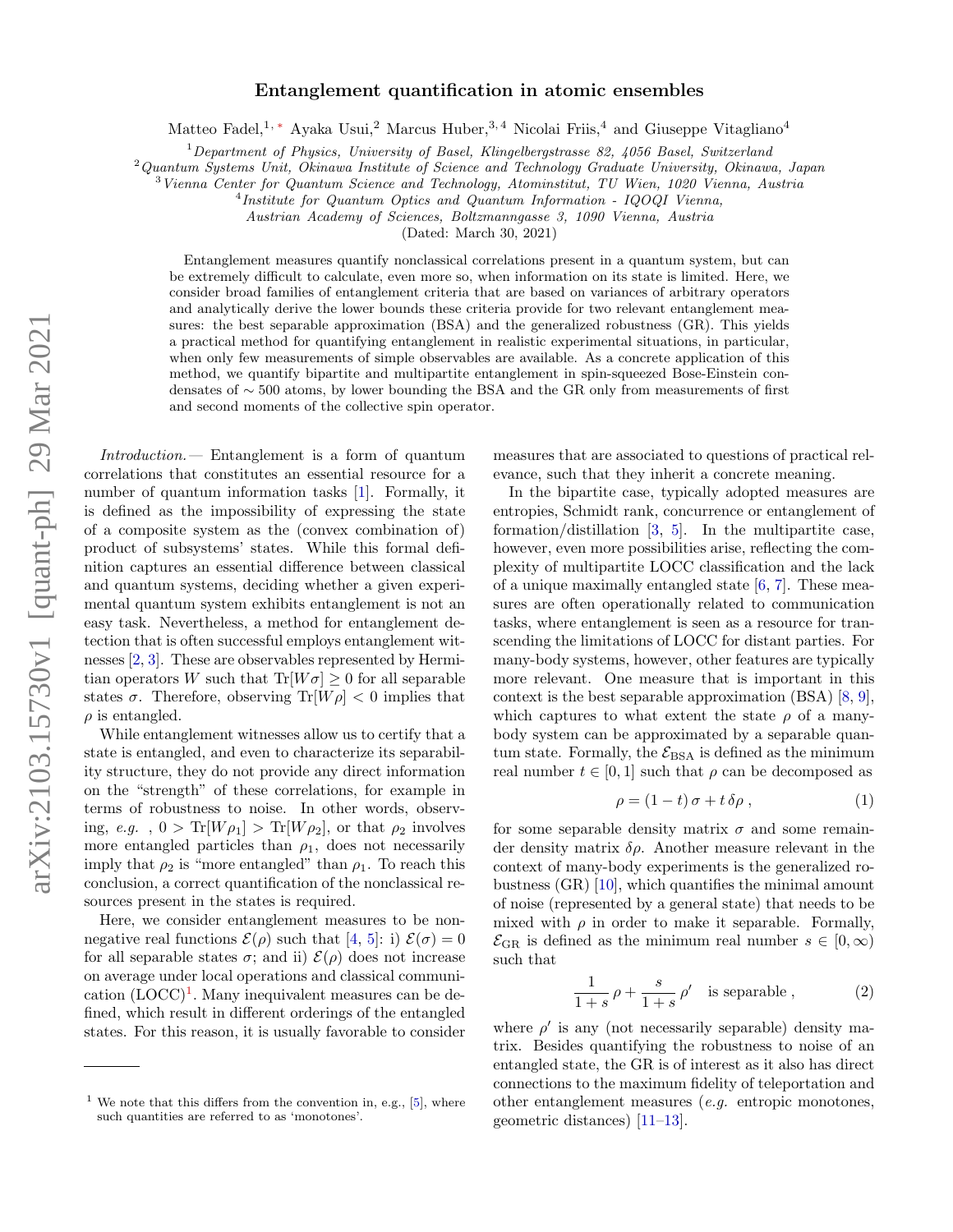Evaluating an entanglement measure  $\mathcal{E}(\rho)$  is — in such cases where this is even possible at all  $-$  a demanding task, as it requires the full knowledge of  $\rho$ . To circumvent this requirement, which in most experimental situations is just impossible to fulfill, methods have been developed to at least lower bound interesting measures from limited information on  $\rho$  [\[14](#page-5-13)[–26\]](#page-5-14). Although some of these have been applied with extraordinary success in optical experiments (see Ref. [\[3\]](#page-5-3) for a recent review), finding an approach suitable to platforms where the number of accessible observables is particularly limited (e.g. collective properties) remains extremely challenging.

In the case of atomic ensembles, entanglement between particles is routinely detected and characterized through criteria based on low moments of collective spin observables [\[27–](#page-5-15)[31\]](#page-5-16). Moreover, bipartite entanglement has also been demonstrated between spatially separated atomic ensembles [\[32](#page-5-17)[–35\]](#page-6-0). In these systems, however, entanglement quantification has so far been limited to theoretical investigations [\[36](#page-6-1)[–39\]](#page-6-2), or to experiments with spinless bosons in optical lattices that assumed superselection rule or purity of the state  $[40, 41]$  $[40, 41]$  $[40, 41]$ , *i.e.* highly idealised situations.

In this work we leverage the strength of simple manybody entanglement witnesses to quantitatively lowerbound relevant measures of entanglement for such systems. In particular, we focus on broad classes of variancebased criteria, from which we derive analytical lower bounds to the BSA and the GR. We then use these results to quantify bipartite and multipartite entanglement in nonclassical spin states of atomic ensembles.

In the experiments we consider, spin-squeezed Bose-Einstein condensates (BECs) of approximately 500 atoms were prepared, and measurements of the collective spin, or of local spin observables were performed after spatially distributing the atoms. Despite the limited amount of information on the state accessible by such coarse-grained measurements, we show that nontrivial lower bounds on the BSA and the GR can be provided in this case.

Our results constitute a practical method to lowerbound entanglement measures for a variety of physical systems. When applied to atomic ensembles in nonclassical states, this allows one to quantify their usefulness for quantum information tasks beyond metrology, such as quantum teleportation and remote state preparation [\[42–](#page-6-5) [44\]](#page-6-6).

Preliminaries.— Classes of entanglement measures can be defined as the optimization problem [\[11\]](#page-5-11)

<span id="page-1-0"></span>
$$
\mathcal{E}_{\mathcal{M}}(\rho) := \max\{0, -\min_{W \in \mathcal{M}} \text{Tr}[W\rho]\},\tag{3}
$$

where  $M$  is a subset of entanglement witnesses. The specific choice of this subset results in measures with different interpretations. To give concrete examples, if  $W$  is the set of all entanglement witnesses, choosing  $M_{BSA} = \{W \in \mathcal{W} | \mathbb{1} + W \geq 0\}$  yields the BSA  $\mathcal{E}_M(\rho) =$ 

 $\mathcal{E}_{BSA}(\rho)$ , while choosing  $\mathcal{M}_{GR} = \{W \in \mathcal{W} | \mathbb{1} - W \geq 0\}$ results in the generalized robustness of entanglement  $\mathcal{E}_M(\rho) = \mathcal{E}_{\text{GR}}(\rho)$  [\[11\]](#page-5-11).

The idea behind Eq. [\(3\)](#page-1-0) can be generalized even further, to allow for the definition of entanglement measures that are monotones (i.e. cannot increase) only under a subset of LOCC operations. Indeed, we have that:

**Lemma 1.** Given an operator K, the set  $\mathcal{M}_{\pm} = \{W \in$  $W|K \pm W \geq 0$  defines via Eq. [\(3\)](#page-1-0) an entanglement monotone under LOCC operations commuting with K.

Proof: We follow similar arguments as in Refs. [\[11,](#page-5-11) [40\]](#page-6-3). Consider some LOCC operation in terms of its Kraus operators  $\{A_k\}_k$ , with  $\sum_k A_k^{\dagger} A_k \leq \mathbb{1}$ . This transforms the state  $\rho$  into  $\sum_k p_k \rho'_k$ , with  $p_k := \text{Tr}[A_k \rho A_k^{\dagger}]$  and  $\rho'_{k} := A_{k} \rho A_{k}^{\dagger}/p_{k}$ . We now compute

<span id="page-1-1"></span>
$$
\sum_{k} p_{k} \mathcal{E}_{\mathcal{M}}(\rho'_{k}) = \sum_{k} p_{k} \max\{0, -\text{Tr}[W\rho'_{k}]\}
$$

$$
= -\sum_{i} \text{Tr}[WA_{i} \rho A_{i}^{\dagger}] = -\sum_{i} \text{Tr}[A_{i}^{\dagger} WA_{i} \rho]
$$

$$
= -\text{Tr}[W'\rho] \le \mathcal{E}_{\mathcal{M}}(\rho), \tag{4}
$$

where the index i runs only over terms  $\text{Tr}[W A_i \rho A_i^{\dagger}]$  < 0,  $W' := \sum_i A_i^{\dagger} W A_i$ , and we used the fact that, if  $[A_k, K] = 0$ , then  $0 \le \sum_i A_i^{\dagger} (K \pm W) A_i \le K \pm \frac{1}{2}$  $\sum_i A_i^{\dagger} W A_i = K \pm W'$ , which implies  $W' \in \mathcal{M}_{\pm}$ .

Equation [\(4\)](#page-1-1) implies that  $\mathcal{E}_{\mathcal{M}}$  does not increase on average under the action of LOCC operations commuting with  $K$ , meaning that it is an entanglement monotone for this subset of LOCC.  $\blacksquare$ 

For example, for  $K = 1$ , the resulting measure is a monotone under the full set of LOCC operations, while for  $K = \hat{N}$  (the particle number operator) one obtains a monotone under LOCC operations that respect certain superselection rules [\[40,](#page-6-3) [45\]](#page-6-7). In a concrete situation, however, even if the number of particles fluctuates there always exists an upper bound  $\langle N \rangle < N$ . Therefore, using the fact that  $N \leq N1$ , monotones under the full set of LOCC can always be derived, albeit these might result in lower lower-bounds.

At this point, let us note that: (i) any bounded witness can be rescaled such that  $1 \pm W \geq 0$ ; (ii) the definition in Eq. [\(3\)](#page-1-0) implies that any witness belonging to  $\mathcal M$  delivers a lower bound on  $\mathcal{E}_{\mathcal{M}}(\rho)$ . Therefore, many known witnesses will in general be useful to provide non-trivial lower bounds on entanglement measures.

In the following, we investigate broad families of entanglement criteria that are experimentally practical and useful, and derive the associated witness operators W. This allows us to analytically compute the lower bounds they provide on  $\mathcal{E}_{BSA}$  and  $\mathcal{E}_{GB}$ , and to apply our approach to experiments with atomic ensembles.

Bounding entanglement measures from variance-based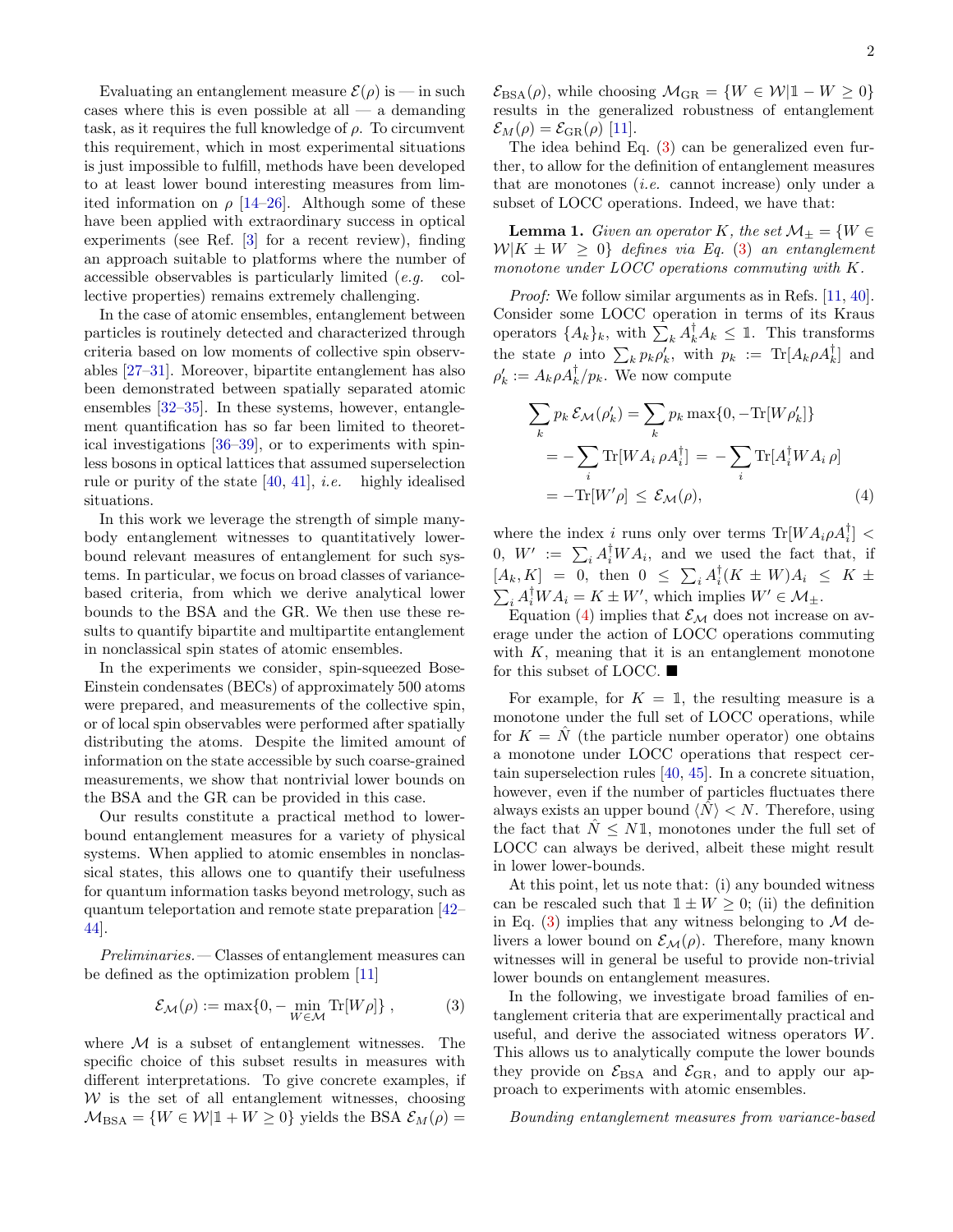entanglement criteria.— Let us focus here on classes of entanglement criteria involving variances of operators, and thus involving only measurements of their first and second moments. Because of their simplicity, criteria of this form have been widely investigated in the literature for both bipartite [\[46](#page-6-8)[–50\]](#page-6-9) and multipartite [\[51–](#page-6-10)[58\]](#page-6-11) scenarios, and they are routinely used experimentally [\[29\]](#page-5-18).

First, let us consider inequalities that are expressed in terms of linear combinations of variances, namely

<span id="page-2-1"></span>
$$
\mathcal{S}(\rho) := \sum_{k} \Delta^2(O_k) - \langle B \rangle \ge 0 \tag{5}
$$

with  $\Delta^2(O_k) = \langle O_k^2 \rangle - \langle O_k \rangle^2$ , that hold for all separable states for some operators<sup>[2](#page-2-0)</sup>  $O_k$  and B.

For the sake of simplifying the following discussion, we focus on bounded operators, such that  $n^* \leq \mathcal{S}(\rho) \leq m^*$ for all quantum states. In general, we have

$$
n^* \ge n := \lambda_{\max}(B),\tag{6}
$$

$$
m^* \le m := \sum_k \lambda_{\max}(O_k)^2 - \lambda_{\min}(B) , \qquad (7)
$$

where  $\lambda_{\min(\max)}(A)$  denoting the minimal (maximal) eigenvalue of A. We show here that:

Lemma 2. Every entanglement criterion that can be written in the form of Eq. [\(5\)](#page-2-1) provides a lower bound on the best separable approximation  $\mathcal{E}_{BSA} \geq -\mathcal{S}(\rho)/n$ , and to the generalized robustness  $\mathcal{E}_{GR} \geq -\mathcal{S}(\rho)/m$ .

*Proof:* For a given state  $\rho$ , the variance of  $O_k$  can be expressed as  $\Delta^2(O_k) = \min_{s_k} \langle (O_k - s_k \mathbb{1})^2 \rangle$ , where  $s_k$  is a real number included in the spectrum of  $O_k$  and the minimum is attained for  $s_k = \langle O_k \rangle$ . From this observation, it follows that any criterion in the form of Eq. [\(5\)](#page-2-1) can be interpreted as  $\mathcal{S}(\rho) = \min_{\mathbf{s}} \langle W(\mathbf{s}) \rangle$ , which is a minimisation over  $\mathbf{s} = \{s_1, s_2 \dots\}$  of the family of entanglement witness operators

$$
W(\mathbf{s}) := \sum_{k} (O_k - s_k 1)^2 - B . \tag{8}
$$

From this definition, it is clear that  $W(s)/n \in \mathcal{M}_{BSA}$  and therefore, using Eq. [\(3\)](#page-1-0), that  $\mathcal{E}_{BSA} \ge - \min_{s} \langle W(s)/n \rangle =$  $-\mathcal{S}(\rho)/n$ . Similarly, to bound the generalized robustness, one notices that the inequality  $\Delta^2(O_k) \leq \lambda_{\max}(O_k)^2$ holds. Therefore,  $W(s)/m \in \mathcal{M}_{\rm GR}$ , which implies  $\mathcal{E}_{\rm GR} \geq$  $-\mathcal{S}(\rho)/m$ .

As a second relevant class of criteria, we consider inequalities written in the form of modified uncertainty relations, and thus based on the product of two variances. These can be written as

<span id="page-2-2"></span>
$$
\mathcal{U}^2(\rho) := \frac{\Delta^2(O_1)\Delta^2(O_2)}{\langle B \rangle^2} \ge 1\tag{9}
$$

for all separable states. We now show that:

Lemma 3.Every entanglement criterion that can be written in the form of Eq. [\(9\)](#page-2-2) provides a lower bound on the best separable approximation  $\mathcal{E}_{BSA} \geq \frac{\langle B \rangle}{n}$  $\frac{B}{n}[1-\mathcal{U}(\rho)],$ and to the generalized robustness.

Proof: First, note that Eq. [\(9\)](#page-2-2) implies that for all separable states

<span id="page-2-4"></span><span id="page-2-3"></span>
$$
\mathcal{P}(\rho) := \Delta^2(O_1)\Delta^2(O_2) - \langle B \rangle^2 \ge 0.
$$
 (10)

This nonlinear inequality can be seen as the result of an optimization over a family of linear inequalities [\[47\]](#page-6-12)

$$
\Delta^{2}(O_{1}) \ge 4 \sup_{t \in \mathbb{R}} \left[ |t| \langle B \rangle - t^{2} \Delta^{2}(O_{2}) \right]
$$
\n
$$
= -4 \inf_{t \in \mathbb{R}} \left[ t^{2} \Delta^{2}(O_{2}) - |t| \langle B \rangle \right] , \qquad (11)
$$

where t is a real parameter. Geometrically, Eq.  $(10)$  can be understood as a hyperbola, while Eq.  $(11)$  are all its tangents. Note that this procedure is more general than using e.g. the triangle inequality  $x^2 + y^2 \geq 2xy$ . To summarise, Eq. [\(11\)](#page-2-4) implies that for any  $t \in \mathbb{R}$ , all separable states satisfy the inequality  $S_t(\rho) := \Delta^2(O_1) +$  $4t^2\Delta^2(O_2)-4|t|\langle B\rangle\geq 0$ , which takes the form of Eq. [\(5\)](#page-2-1) with  $O_2 \mapsto 2tO_2$  and  $B \mapsto 4 |t| B$ . The associated entanglement witness operator is

$$
W(\mathbf{s},t) := (O_1 - s_1 1)^2 + 4t^2 (O_2 - s_2 1)^2 - 4|t| B , (12)
$$

and Eq. [\(10\)](#page-2-3) can thus be interpreted as  $\mathcal{P}(\rho)$  =  $\min_{s,t} \langle W(s, t) \rangle$ . Because  $W(s, t)/4 |t| n \in \mathcal{M}_{BSA}$ , its minimisation gives a lower bound on  $\mathcal{E}_{BSA}$ . This is achieved for  $t_{\text{BSA}}^2 = \Delta^2(O_1)/4\Delta^2(O_2)$ , for which we obtain the bound  $\mathcal{E}_{\text{BSA}} \geq -\langle W(\mathbf{s}, t_{\text{BSA}})/4 | t_{\text{BSA}} | n \rangle =$  $\langle B \rangle$  $\frac{B}{n}[1-\mathcal{U}(\rho)].$  Similarly, for the generalized robustness we first note that  $S_t \leq m_t := \lambda_{\max}(O_1)^2 + 4t^2\lambda_{\max}(O_2)^2$  $4t\lambda_{\min}(B)$ . Therefore,  $W(\mathbf{s}, t)/m_t \in \mathcal{M}_{\text{GR}}$  and its minimisation gives a lower bound on  $\mathcal{E}_{\text{GR}}$ . This can also be carried out analytically, but since the resulting expressions for  $t_{\rm GR}^2$  and for  $\langle W({\bf s}, t_{\rm GR})/m_{t_{\rm GR}}\rangle$  are cumbersome, we will not include them here.  $\blacksquare$ 

In what follows we apply these results to two experimental scenarios that are of broad interest.

Entanglement quantification in spin-squeezed states.— As a first application, we quantify multipartite entanglement in a system composed of  $N$  spin-1/2 particles. An entanglement criterion commonly used in the context of atomic ensembles is based on the Wineland spinsqueezing parameter  $\xi^2 := N\Delta^2(J_z)/\langle J_x \rangle^2$  [\[59\]](#page-6-13), which only requires measurements of the collective spin operator  $J = \sum_i \sigma^{(i)}/2$ , where  $\sigma^{(i)}$  is the vector of Pauli matrices for the *i*th particle. Since  $\xi^2 \geq 1$  holds for all separable states, observing  $\xi^2$  < 1 certifies entanglement [\[51\]](#page-6-10). This inequality takes the form of Eq. [\(9\)](#page-2-2) if the constant N in the definition of  $\xi^2$  is interpreted as the

<span id="page-2-0"></span><sup>2</sup> Additional coefficients in front of the variances can be absorbed by redefining  $O_k$ .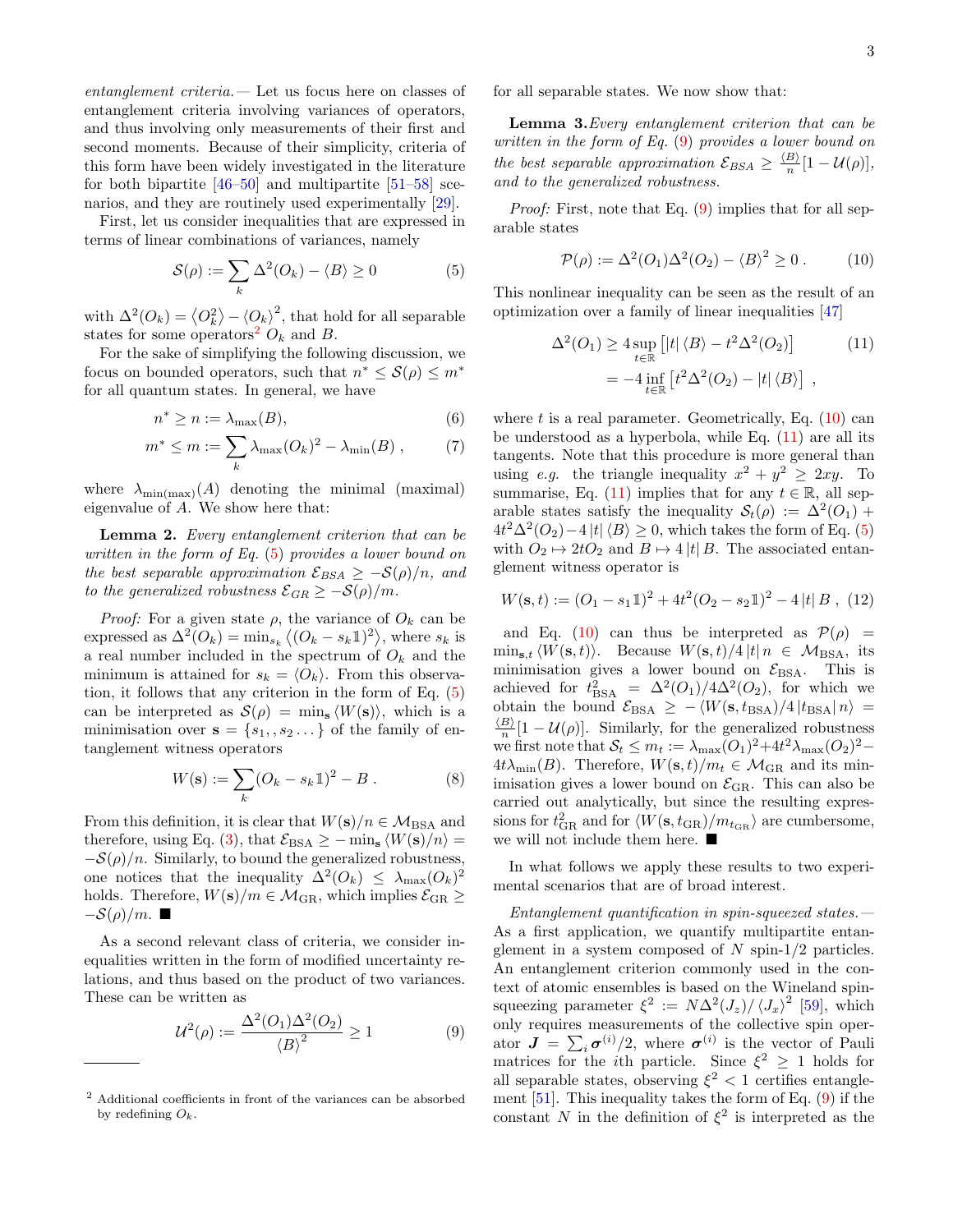

<span id="page-3-0"></span>Figure 1. Entanglement quantification in spin-squeezed states. Lower bounds on the best separable approximation, panel a), and on the generalized robustness, panel b), as obtained from the Wineland spin-squeezing parameter  $\xi^2$ . Note that for a given number of particles N there is a minimum for  $\xi^2$ , beyond which the bounds get worse. The red circles correspond to data from measurements of a spin-squeezed BEC with  $N = 476$  particles.

variance of an operator. Following Lemma 3, we obtain the bound

$$
\mathcal{E}_{\text{BSA}} \ge \mathcal{C} \left( 1 - \sqrt{\xi^2} \right) , \qquad (13)
$$

for the BSA, where we have introduced the contrast  $\mathcal{C} := \langle J_x \rangle / (N/2)$ . The exact bound on the GR can also be calculated analytically, and to first order (in  $1/N$ ) it scales as

$$
\mathcal{E}_{\rm GR} \ge \frac{\mathcal{C}^2}{N} (1 - \xi^2) + O(N^{-2}) \,. \tag{14}
$$

In Fig. [1](#page-3-0) we show the resulting bounds on  $\mathcal{E}_{\rm BSA}$  and  $\mathcal{E}_{\rm GR}$ obtained for different particle numbers N, and levels of squeezing  $\xi^2$ .

We now use these tools to quantify entanglement in spin-squeezed BECs of  $N = 476 \pm 21$  <sup>87</sup>Rb atoms, magnetically trapped on an atom chip [\[60\]](#page-6-14). The two hyperfine states  $|F = 1, m_F = -1\rangle \equiv |1\rangle$  and  $|F = 2, m_F = 1\rangle \equiv$  $|2\rangle$  are identified with a pseudospin 1/2, such that the entire BEC can be described by a collective spin with  $J_z = (N_1 - N_2)/2$ , *i.e.* half the population difference between the two states. Nontrivial correlations in the system are prepared by controlling atomic collisions with a state-dependent potential [\[61\]](#page-6-15), this give rise to a  $J_z^2$ term in the Hamiltonian that results in squeezing of the collective spin state. Atom counting in the two states performed via absorption imaging gives access to a measurement of  $J_z$ , while measurements along other spin directions are realized by appropriate Rabi rotations before imaging. We obtain  $\Delta^2(J_z) = 32(4)$  and  $C = 0.980(2)$ , for which  $\xi^2 = -5.5(6)$  dB. The resulting bounds on  $\mathcal{E}_{\text{BSA}}$  and  $\mathcal{E}_{\text{GR}}$  are shown as red circles in Fig. [1.](#page-3-0)

Entanglement quantification in split spin-squeezed  $states$   $\longrightarrow$  As a second application, we quantify bipartite

entanglement between two systems, A and B. An entanglement criterion suitable to this scenario is the one derived by Giovannetti et al. in Ref. [\[47\]](#page-6-12), stating that all separable states of two collective spins satisfy

<span id="page-3-1"></span>
$$
\mathcal{G}^2 := \frac{\Delta^2 (g_z J_z^A + J_z^B) \Delta^2 (g_y J_y^A + J_y^B)}{(|g_z g_y| |\langle J_x^A \rangle| + |\langle J_x^B \rangle|)^2 / 4} \ge 1
$$
 (15)

for  $g_z, g_y \in \mathbb{R}$ . The latter variables parametrize a family of inequalities of the form of Eq. [\(9\)](#page-2-2), and hence Lemma 3 applies. The larges lower bound on  $\mathcal{E}_{BSA}$  and  $\mathcal{E}_{GR}$  arises from a minimization of Eq. [\(15\)](#page-3-1) over  $g_z$  and  $g_y$ .

We now use these tools to quantify entanglement between two partitions of a spin-squeezed BEC. For this, atoms are spatially distributed before performing highresolution absorption imaging. Then, we define spatially separated regions on the images, and associate them to a local spin that is measured by counting the local population difference in the two hyperfine states [\[33\]](#page-5-19), see Fig. [2](#page-4-0) (right). We consider BECs of  $N = 590 \pm 30$  atoms, showing a squeezing of  $\xi^2 = -3.8(2)$  dB, and investigate different bipartitions by splitting the images horizontally into two parts. In Fig. [2](#page-4-0) (left) we plot the lower bounds on  $\mathcal{E}_{BSA}$  and  $\mathcal{E}_{GR}$  obtained from Eq. [\(15\)](#page-3-1).

Conclusions.— In this work we presented a practical method to lower-bound classes of entanglement measures from specific families of entanglement witnesses. In particular, we give analytical lower bounds on two relevant measures, the best separable approximation (BSA) and the generalized robustness (GR), as a function of the observed violation of entanglement criteria that are routinely used experimentally. Remarkably, this approach can provide non-trivial bounds even when very limited amount of information on the state is available.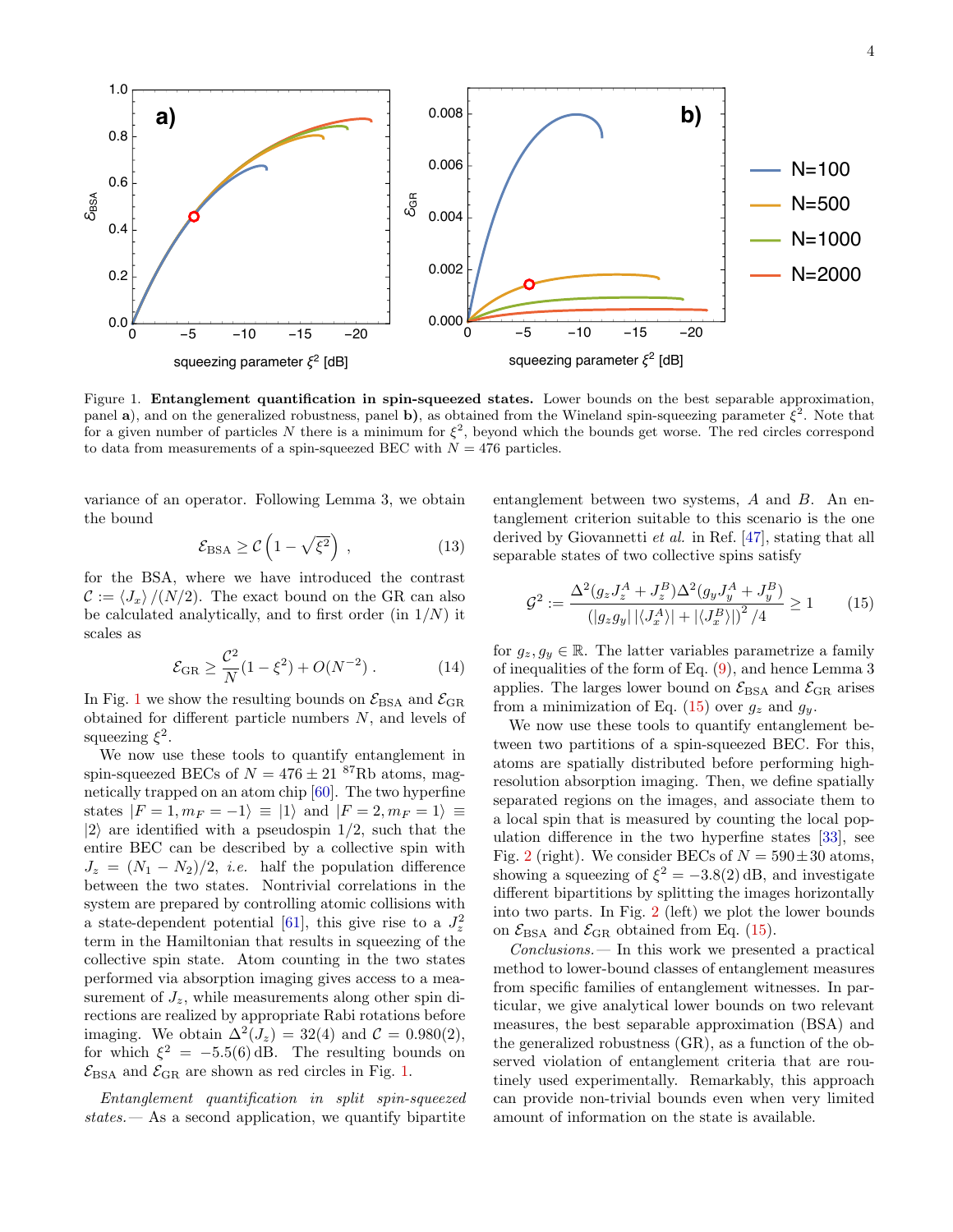

<span id="page-4-0"></span>Figure 2. Entanglement quantification in split spin-squeezed BECs. Lower bounds on the BSA and the GR, as obtained from Eq. [\(15\)](#page-3-1) according to Lemma 3. Measurements are taken from a spin-squeezed BEC of  $N = 590$  atoms. The dotted lines show the maximum amount of entanglement that could be explained by detection cross-talk [\[33\]](#page-5-19). On the right, we show single-shot absorption images of the atomic densities for the two internal degrees of freedom, with an example of regions A and B used to define the collective spins  $J^A$  and  $J^B$ .

To illustrate the usefulness our method, we give two concrete applications of entanglement quantification in atomic ensembles. In the first, we consider a spinsqueezed BEC, and show that measurements of the collective spin length and squeezed quadrature are sufficient to lower-bound the BSA and GR. This allows us to relate these measures to the Wineland spin-squeezing coefficient associated to the metrological usefulness of a quantum state. In the second application, we quantify the bipartite entanglement observed between two atomic ensembles. By spatially distributing a spin-squeezed BEC we are able to define two local collective spins, each associated with a different spatial region, whose joint state violates an entanglement criterion. From our results, we are able to translate the value of this violation into lower bounds on the BSA and the GR.

Our investigation opens up new possibilities to quantify and characterize entanglement in atomic ensembles. Apart from their fundamental interest, our results could be useful for concrete applications in quantum technologies, in particular with regards to entanglement-based benchmarking of complex quantum systems. There, certification and quantification of entanglement implies both appropriate levels of coherence (hence the system's quantum-nature) and the ability to fully control the system, thus allowing one to test the functionality of quantum devices.

 $Acknowledgments.$  We thank Géza Tóth, Pavel Sekatski for discussions and Philipp Treutlein for giving access to experimental data. M.F. was partially supported by the Research Fund of the University of Basel for Excellent Junior Researchers. A.U. appreciates

the hospitality and support from IQOQI-Vienna during her visit and acknowledges financial support from OIST Graduate University and from a Research Fellowship of JSPS for Young Scientists. M.H., N.F. and G.V. acknowledge support from the Austrian Science Fund (FWF) through projects Y879-N2 (START), P 31339- N27 (Stand-alone), ZK 3 (Zukunftskolleg) and M 2462- N27 (Lise-Meitner).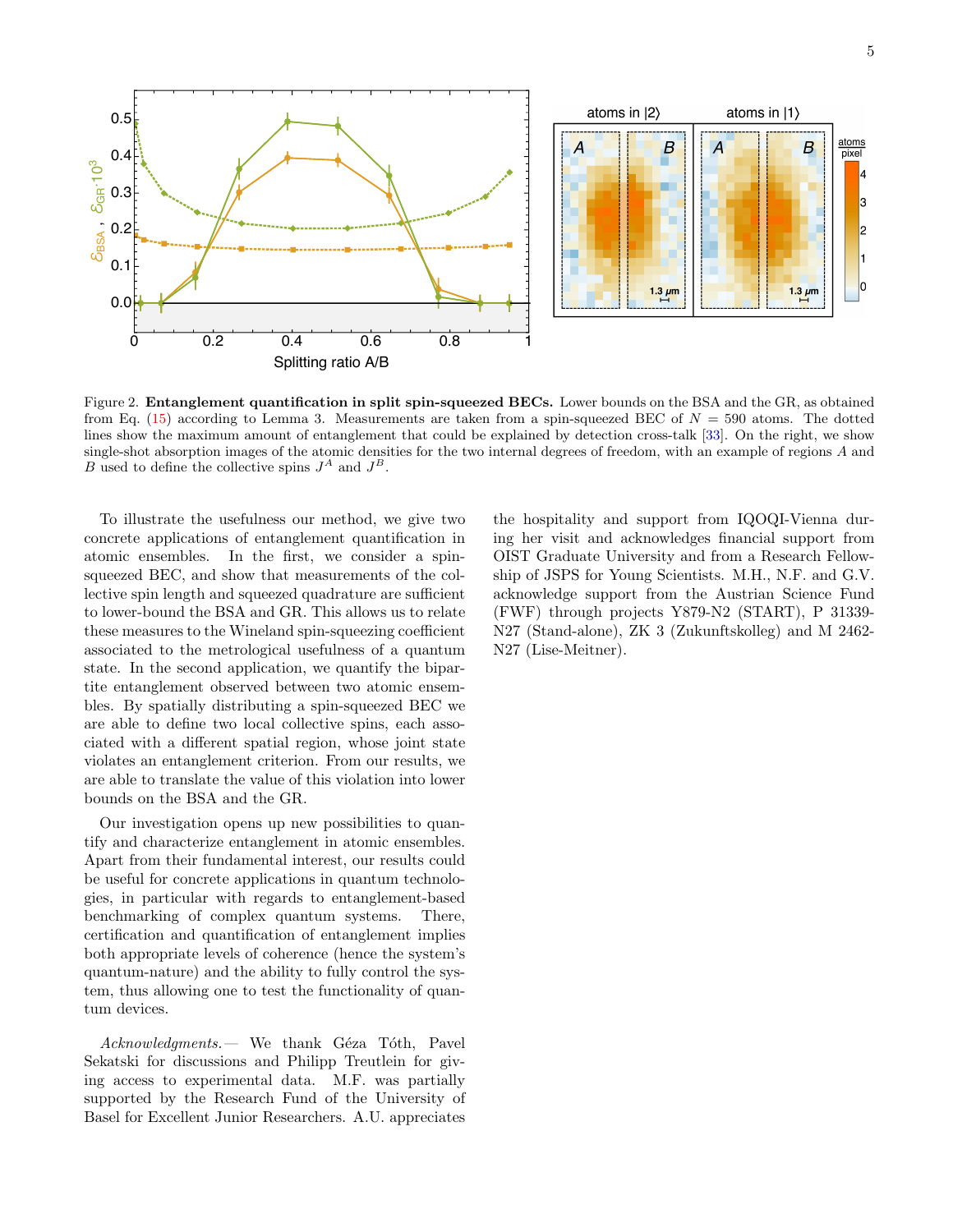<span id="page-5-0"></span><sup>∗</sup> [matteo.fadel@unibas.ch](mailto:matteo.fadel@unibas.ch)

- <span id="page-5-1"></span>[1] Ryszard Horodecki, Paweł Horodecki, Michał Horodecki, and Karol Horodecki, Quantum entanglement, [Rev. Mod.](http://dx.doi.org/10.1103/RevModPhys.81.865) Phys. 81[, 865 \(2009\),](http://dx.doi.org/10.1103/RevModPhys.81.865) [arXiv:quant-ph/0702225.](http://arxiv.org/abs/quant-ph/0702225)
- <span id="page-5-2"></span>[2] Otfried Gühne and Géza Tóth, Entanglement detection, [Phys. Rep.](http://dx.doi.org/10.1016/j.physrep.2009.02.004) 474, 1 (2009), [arXiv:0811.2803.](http://arxiv.org/abs/0811.2803)
- <span id="page-5-3"></span>[3] Nicolai Friis, Giuseppe Vitagliano, Mehul Malik, and Marcus Huber, Entanglement Certification From Theory to Experiment, [Nat. Rev. Phys.](http://dx.doi.org/10.1038/s42254-018-0003-5) 1, 72 (2019), [arXiv:1906.10929.](http://arxiv.org/abs/1906.10929)
- <span id="page-5-4"></span>[4] Vlatko Vedral and Martin B. Plenio, Entanglement mea-sures and purification procedures, [Phys. Rev. A](http://dx.doi.org/10.1103/PhysRevA.57.1619) 57, 1619 [\(1998\),](http://dx.doi.org/10.1103/PhysRevA.57.1619) [arXiv:quant-ph/9707035.](http://arxiv.org/abs/quant-ph/9707035)
- <span id="page-5-5"></span>[5] Martin B. Plenio and Shashank Virmani, An introduction to entanglement measures, [Quant. Inf. Comput.](http://www.rintonpress.com/journals/qiconline.html#v7n12) 7, [1 \(2007\),](http://www.rintonpress.com/journals/qiconline.html#v7n12) [arXiv:quant-ph/0504163.](http://arxiv.org/abs/quant-ph/0504163)
- <span id="page-5-6"></span>[6] Julio I. de Vicente, Cornelia Spee, and Barbara Kraus, Maximally Entangled Set of Multipartite Quantum States, [Phys. Rev. Lett.](http://dx.doi.org/ 10.1103/PhysRevLett.111.110502) 111, 110502 (2013), [arXiv:1305.7398.](http://arxiv.org/abs/1305.7398)
- <span id="page-5-7"></span>[7] David Sauerwein, Nolan R. Wallach, Gilad Gour, and Barbara Kraus, Transformations among Pure Multipartite Entangled States via Local Operations are Al-most Never Possible, Phys. Rev. X 8[, 031020 \(2018\),](http://dx.doi.org/10.1103/PhysRevX.8.031020) [arXiv:1711.11056.](http://arxiv.org/abs/1711.11056)
- <span id="page-5-8"></span>[8] Maciej Lewenstein and Anna Sanpera, Separability and Entanglement of Composite Quantum Systems, [Phys.](http://dx.doi.org/ 10.1103/PhysRevLett.80.2261) Rev. Lett. 80[, 2261 \(1998\),](http://dx.doi.org/ 10.1103/PhysRevLett.80.2261) [arXiv:quant-ph/9707043.](http://arxiv.org/abs/quant-ph/9707043)
- <span id="page-5-9"></span>[9] Sinisa Karnas and Maciej Lewenstein, Separable approximations of density matrices of composite quan-tum systems, [J. Phys. A: Math. Gen.](http://dx.doi.org/ 10.1088/0305-4470/34/35/318) **34**, 6919 (2001), [arXiv:quant-ph/0011066.](http://arxiv.org/abs/quant-ph/0011066)
- <span id="page-5-10"></span>[10] Michael Steiner, Generalized robustness of entangle-ment, Phys. Rev. A 67[, 054305 \(2003\),](http://dx.doi.org/10.1103/PhysRevA.67.054305) [arXiv:quant](http://arxiv.org/abs/quant-ph/0304009)[ph/0304009.](http://arxiv.org/abs/quant-ph/0304009)
- <span id="page-5-11"></span>[11] Fernando G. S. L. Brandão, Quantifying entanglement with witness operators, Phys. Rev. A **72**[, 022310 \(2005\),](http://dx.doi.org/ 10.1103/PhysRevA.72.022310) [arXiv:quant-ph/0503152.](http://arxiv.org/abs/quant-ph/0503152)
- [12] Fernando G. S. L. Brandão and Reinaldo O. Vianna, Witnessed entanglement, [Int. J. Quantum Inf](http://dx.doi.org/10.1142/S0219749906001803) 4, 331 (2006), [arXiv:quant-ph/0405096.](http://arxiv.org/abs/quant-ph/0405096)
- <span id="page-5-12"></span>[13] Daniel Cavalcanti, Connecting the generalized robustness and the geometric measure of entanglement, [Phys. Rev.](http://dx.doi.org/10.1103/PhysRevA.73.044302) A 73[, 044302 \(2006\),](http://dx.doi.org/10.1103/PhysRevA.73.044302) [arXiv:quant-ph/0602031.](http://arxiv.org/abs/quant-ph/0602031)
- <span id="page-5-13"></span>[14] Koenraad M. R. Audenaert and Martin B. Plenio, When are correlations quantum?—verification and quantification of entanglement by simple measurements, [New J.](http://dx.doi.org/ 10.1088/1367-2630/8/11/266) Phys. 8[, 266 \(2006\),](http://dx.doi.org/ 10.1088/1367-2630/8/11/266) [arXiv:quant-ph/0608067.](http://arxiv.org/abs/quant-ph/0608067)
- [15] Jens Eisert, Fernando G. S. L. Brandão, and Koenraad M. R. Audenaert, Quantitative entanglement witnesses, [New J. Phys.](http://dx.doi.org/10.1088/1367-2630/9/3/046) 9, 46 (2007), [arXiv:quant-ph/0607167.](http://arxiv.org/abs/quant-ph/0607167)
- [16] Otfried Gühne, Michael Reimpell, and Reinhard F. Werner, Estimating Entanglement Measures in Experi-ments, [Phys. Rev. Lett.](http://dx.doi.org/ 10.1103/PhysRevLett.98.110502) **98**, 110502 (2007), [arXiv:quant](http://arxiv.org/abs/quant-ph/0607163)[ph/0607163.](http://arxiv.org/abs/quant-ph/0607163)
- [17] Otfried Gühne, Michael Reimpell, and Reinhard F. Werner, Lower bounds on entanglement measures from incomplete information, Phys. Rev. A 77[, 052317 \(2008\),](http://dx.doi.org/ 10.1103/PhysRevA.77.052317) [arXiv:0802.1734.](http://arxiv.org/abs/0802.1734)
- [18] Oleg Gittsovich and Otfried Gühne, Quantifying entanglement with covariance matrices, [Phys. Rev. A](http://dx.doi.org/10.1103/PhysRevA.81.032333) 81,

[032333 \(2010\),](http://dx.doi.org/10.1103/PhysRevA.81.032333) [arXiv:0912.3018.](http://arxiv.org/abs/0912.3018)

- [19] Oliver Marty, Marcus Cramer, and Martin B. Plenio, Practical Entanglement Estimation for Spin-System Quantum Simulators, [Phys. Rev. Lett.](http://dx.doi.org/ 10.1103/PhysRevLett.116.105301) 116, 105301 [\(2016\),](http://dx.doi.org/ 10.1103/PhysRevLett.116.105301) [arXiv:1504.03572.](http://arxiv.org/abs/1504.03572)
- [20] Anthony Martin, Thiago Guerreiro, Alexey Tiranov, Sébastien Designolle, Florian Fröwis, Nicolas Brunner, Marcus Huber, and Nicolas Gisin, Quantifying Photonic High-Dimensional Entanglement, [Phys. Rev. Lett.](http://dx.doi.org/10.1103/PhysRevLett.118.110501) 118, [110501 \(2017\),](http://dx.doi.org/10.1103/PhysRevLett.118.110501) [arXiv:1701.03269.](http://arxiv.org/abs/1701.03269)
- [21] Paul Erker, Mario Krenn, and Marcus Huber, Quantifying high dimensional entanglement with two mutually unbiased bases, Quantum 1[, 22 \(2017\),](http://dx.doi.org/ 10.22331/q-2017-07-28-22) [arXiv:1512.05315.](http://arxiv.org/abs/1512.05315)
- [22] Jessica Bavaresco, Natalia Herrera Valencia, Claude Klöckl, Matej Pivoluska, Paul Erker, Nicolai Friis, Mehul Malik, and Marcus Huber, Measurements in two bases are sufficient for certifying high-dimensional entanglement, Nat. Phys. 14[, 1032 \(2018\),](http://dx.doi.org/10.1038/s41567-018-0203-z) [arXiv:1709.07344.](http://arxiv.org/abs/1709.07344)
- [23] James Schneeloch and Gregory A. Howland, Quantifying high-dimensional entanglement with Einstein-Podolsky-Rosen correlations, Phys. Rev. A 97[, 042338 \(2018\),](http://dx.doi.org/10.1103/PhysRevA.97.042338) [arXiv:1709.03626.](http://arxiv.org/abs/1709.03626)
- [24] Matteo Fadel, Albert Aloy, and Jordi Tura, Bounding the fidelity of quantum many-body states from partial information, Phys. Rev. A 102[, 020401 \(2020\),](http://dx.doi.org/ 10.1103/PhysRevA.102.020401) [arXiv:2006.13644.](http://arxiv.org/abs/2006.13644)
- [25] Natalia Herrera Valencia, Vatshal Srivastav, Matej Pivoluska, Marcus Huber, Nicolai Friis, Will McCutcheon, and Mehul Malik, High-Dimensional Pixel Entanglement: Efficient Generation and Certification, [Quantum](http://dx.doi.org/10.22331/q-2020-12-24-376) 4, 376 [\(2020\),](http://dx.doi.org/10.22331/q-2020-12-24-376) [arXiv:2004.04994.](http://arxiv.org/abs/2004.04994)
- <span id="page-5-14"></span>[26] Bjarne Bergh and Martin Gärttner, *Entanglement detec*tion in quantum many-body systems using entropic uncertainty relations, [arXiv:2101.08848](http://arxiv.org/abs/2101.08848) [quant-ph] (2021).
- <span id="page-5-15"></span>[27] Bernd Lücke, Jan Peise, Giuseppe Vitagliano, Jan Arlt, Luis Santos, Géza Tóth, and Carsten Klempt, Detecting Multiparticle Entanglement of Dicke States, [Phys. Rev.](http://dx.doi.org/10.1103/PhysRevLett.112.155304) Lett. 112[, 155304 \(2014\),](http://dx.doi.org/10.1103/PhysRevLett.112.155304) [arXiv:1403.4542.](http://arxiv.org/abs/1403.4542)
- [28] Giuseppe Vitagliano, Giorgio Colangelo, Ferran Martin Ciurana, Morgan W. Mitchell, Robert J. Sewell, and Géza Tóth, Entanglement and extreme planar spin squeezing, Phys. Rev. A **97**[, 020301 \(2018\),](http://dx.doi.org/ 10.1103/PhysRevA.97.020301) [arXiv:1705.09090.](http://arxiv.org/abs/1705.09090)
- <span id="page-5-18"></span>[29] Luca Pezzè, Augusto Smerzi, Markus K. Oberthaler, Roman Schmied, and Philipp Treutlein, Quantum metrology with nonclassical states of atomic ensembles, [Rev.](http://dx.doi.org/ 10.1103/RevModPhys.90.035005) Mod. Phys. 90[, 035005 \(2018\),](http://dx.doi.org/ 10.1103/RevModPhys.90.035005) [arXiv:1609.01609.](http://arxiv.org/abs/1609.01609)
- [30] Flavio Baccari, Jordi Tura, Matteo Fadel, Albert Aloy, Jean.-Daniel Bancal, Nicolas Sangouard, Maciej Lewenstein, Antonio Acín, and Remigiusz Augusiak, Bell correlations depth in many-body systems, [Phys. Rev. A](http://dx.doi.org/10.1103/PhysRevA.100.022121) 100, [022121 \(2019\),](http://dx.doi.org/10.1103/PhysRevA.100.022121) [arXiv:1802.09516.](http://arxiv.org/abs/1802.09516)
- <span id="page-5-16"></span>[31] Matteo Fadel and Manuel Gessner, Relating spin squeezing to multipartite entanglement criteria for particles and modes, Phys. Rev. A 102[, 012412 \(2020\),](http://dx.doi.org/10.1103/PhysRevA.102.012412) [arXiv:2004.01591.](http://arxiv.org/abs/2004.01591)
- <span id="page-5-17"></span>[32] Brian Julsgaard, Alexander Kozhekin, and Eugene S. Polzik, Experimental long-lived entanglement of two macroscopic objects, Nature 413[, 400 \(2001\),](http://dx.doi.org/ 10.1038/35096524) [arXiv:quant-ph/0106057.](http://arxiv.org/abs/quant-ph/0106057)
- <span id="page-5-19"></span>[33] Matteo Fadel, Tilman Zibold, Boris Décamps, and Philipp Treutlein, Spatial entanglement patterns and Einstein-Podolsky-Rosen steering in Bose-Einstein condensates, Science 360[, 409 \(2018\),](http://dx.doi.org/10.1126/science.aao1850) [arXiv:1708.02534.](http://arxiv.org/abs/1708.02534)